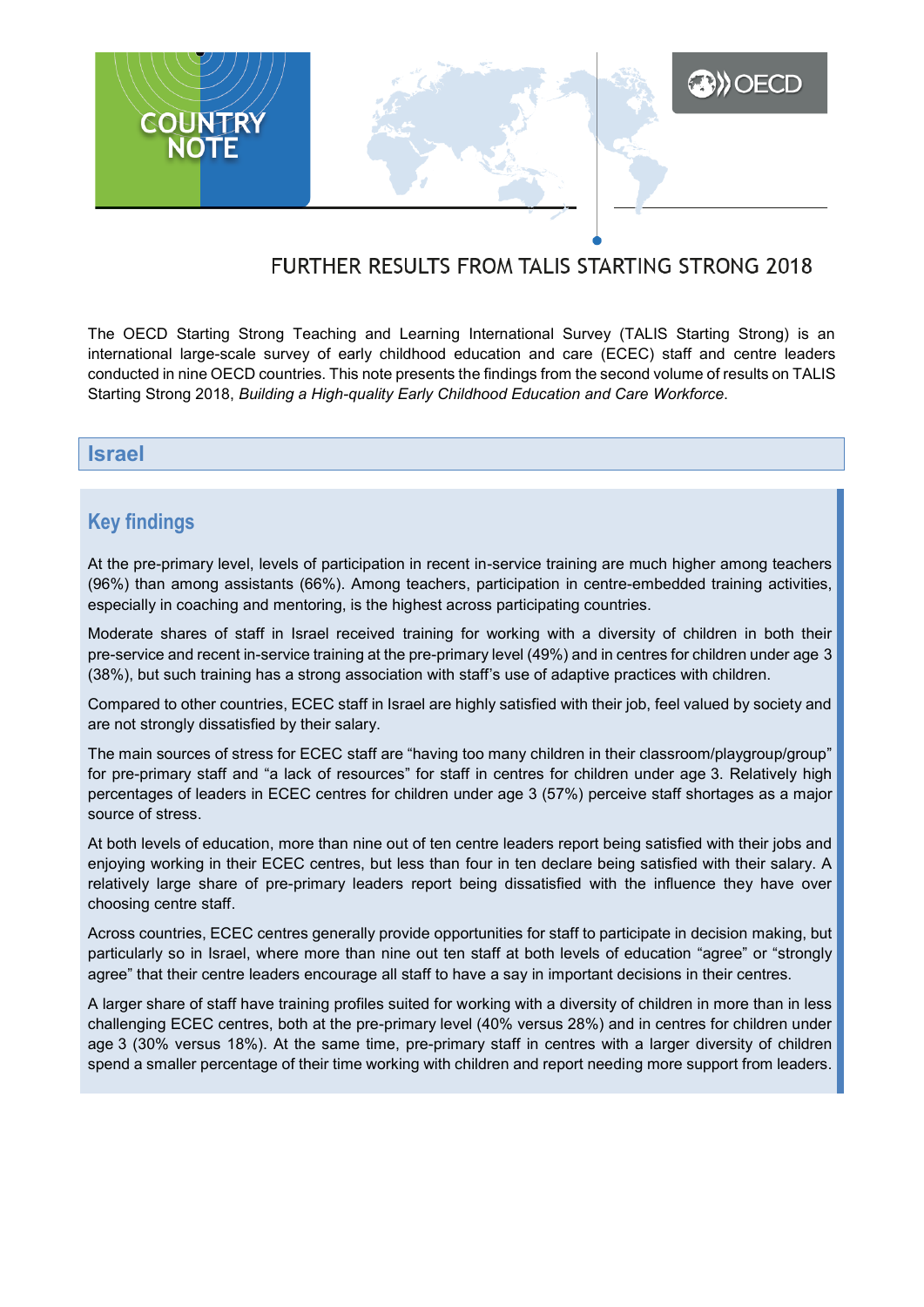## **Highlights and policy implications for Israel**

### *Staff education, training and skills development*

Across countries participating in TALIS Starting Strong, neither pre-service education or training focused on working with children nor pre-service practical experience are universal among ECEC staff. In Israel, 77% of pre-primary staff and 71% of staff in centres for children under age 3 completed a pre-service programme that prepared them specifically to work with children; among these staff, 74% of staff at the pre-primary level and 71% in centres for children under age 3 completed practical modules as part of their programmes. As in most other countries, pre-primary staff in Israel with a "practicum" covered more areas in their pre-service training than staff without such experience.

Across countries, fewer assistants than teachers participated in recent in-service professional development activities. This difference by role is particularly marked in Israel, where at the pre-primary level, participation is very high among teachers (96%) but quite modest among assistants (66%). Compared to the other participating countries, teachers in Israel, at both levels of education, report high levels of participation in centre-embedded training activities, especially in coaching and mentoring arrangements.

Collaborative professional practices provide important opportunities for informal learning, and in all countries, ECEC staff who engage more in collaboration in their centres are also more likely to participate in training activities. Compared to the other participating countries, staff in Israel have intermediate levels of engagement in these practices, for instance, 46% of pre-primary staff and 47% of staff in centres for children under age 3 provide feedback to other staff about their practice on a weekly or daily basis.

As in other countries, ECEC staff in Israel are most confident about their ability to promote children's socioemotional development, but less so about working with children from diverse backgrounds or about using digital technology to support children's learning. Israel stands out as the only country where novice teachers are significantly more confident than their more experienced peers regarding the use of technology.

At both the pre-primary level and in centres for children under age 3, staff in Israel covered a relatively high number of thematic areas in their recent in-service training activities. Across countries, staff who covered more areas in both their pre-service and recent in-service training tend to report a stronger sense of self-efficacy for supporting child development and to adapt their practices more to children's needs and interests. In Israel, these associations hold true for staff at both levels of education, while being one of the three countries where the thematic breadth of pre-service training is also positively associated with staff practices for behavioural support to children.

Across countries, cumulative training in a given area tends to be more strongly associated with indicators of quality interactions in ECEC settings than more sporadic training. Compared to other countries, in Israel, moderate shares of staff covered contents related to working with a diversity of children in both their preservice and recent in-service training at the pre-primary level (49%) and in centres for children under age 3 (38%). However, at both levels, the strength of the association with staff's use of adaptive practices with children is the highest among all countries.

#### *Staff working conditions and well-being*

Overall, staff in all of the participating countries in TALIS Starting Strong show a high level of satisfaction with the profession and their current job. In Israel, the share of staff who "strongly agree" or "agree" that they are satisfied with their job is 98% at the pre-primary level and 96% in centres for children under age 3. And while in all countries satisfaction with salary is generally low, it is relatively high in Israel among pre-primary staff (33%) – highest among more educated staff (38%) at that level – but low among staff in centres for children under age 3 (16%) – and lowest among more educated staff (8%) at that level.

The way staff feel valued by others can be an important aspect of their well-being. Compared to other countries, at the pre-primary level, this perception is the highest in Israel, with 75% of staff feeling valued by society. It is also relatively high among staff in centres for children under age 3 (56%).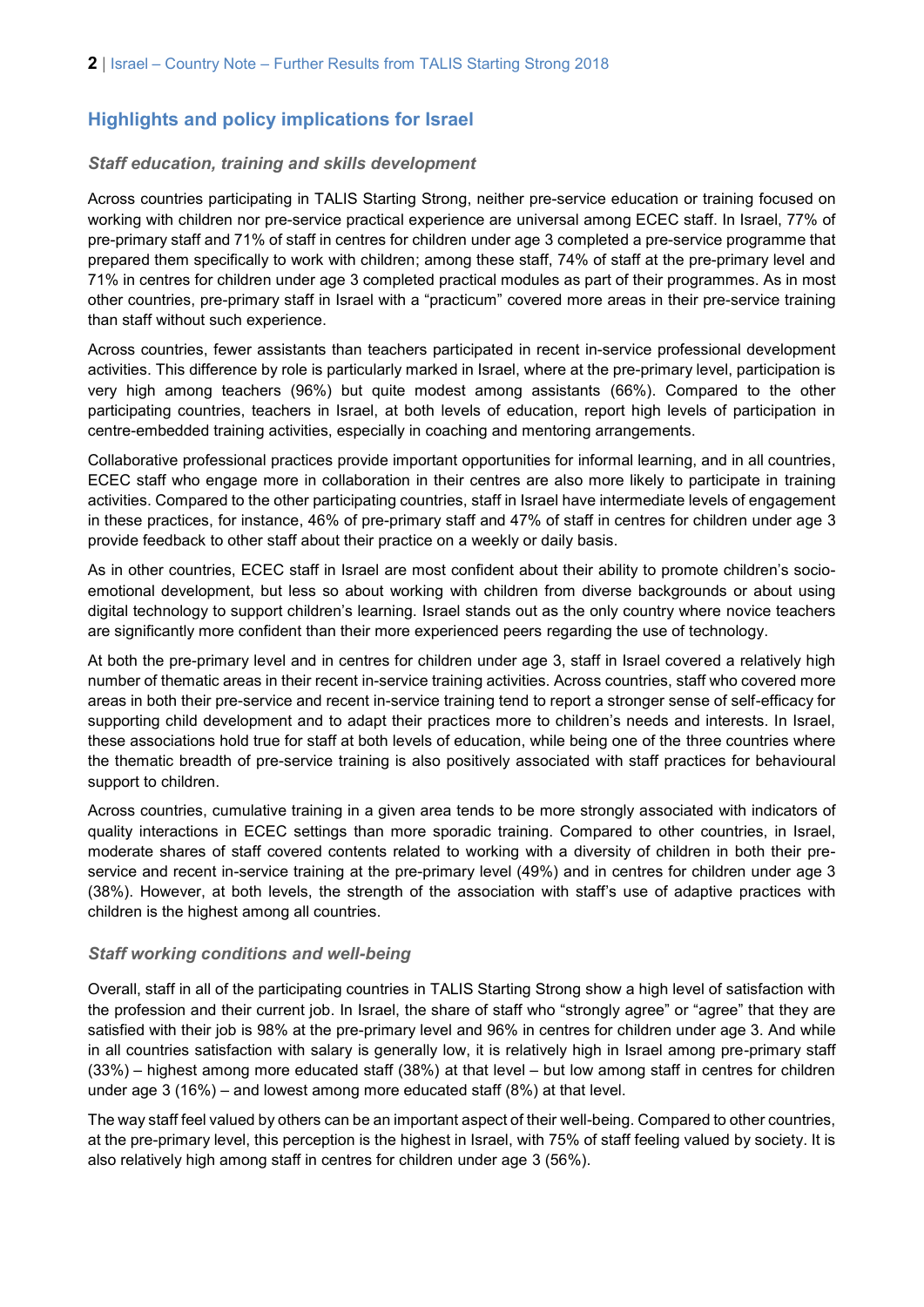In most countries, retirement is the most likely reason to leave the role for young and older staff, suggesting that most staff expect to spend their entire career in the ECEC profession. In Israel, this is the case for 37% of pre-primary staff and 24% of staff in centres for children under age 3; at both levels, a relatively large percentage of staff envisage instead a career in education outside of the ECEC sector (20% at the pre-primary level and 11% in centres for children under age 3). Compared to other countries, the percentage of staff thinking of leaving the job for health-related issues, which may indicate possible risk of burnout, is the lowest in Israel, below 5% of staff at each level of education.

Staff working hours vary notably across countries, partly driven by the time that staff spend without direct contact with children on other job tasks at the ECEC centre. In Israel, full-time pre-primary staff spend on average 10 working hours per week outside their time with children, with some differentiation between teachers (11 hours) and assistants (9 hours), in line with other countries. Results from TALIS Staring Strong indicate that workload stress coming from work outside hours spent with children is an important source of stress in many countries: this holds true in Israel at the pre-primary level, but not in centres for children under age 3, despite staff at this level spending on average nine working hours per week without children, more than in other countries.

In Israel, 31% of pre-primary staff "agree" or "strongly agree" that they need more support from their ECEC centre leader, a relatively low percentage compared to other countries. Among staff in centres for children under age 3, however, 48% of staff report this need, the highest among participating countries.

Feelings of stress at work emerge from imbalances between job demands, resources to address these demands and rewards for effort. In Israel, "having too many children in their classroom/playgroup/group" is the main source of stress for pre-primary staff and "a lack of resources" for staff in centres for children under age 3. For staff in Israel, the percentage of children from socio-economically disadvantaged homes adds to the demand related to the size of the group, while support from leaders is the most consistent buffer from stress, at both levels of education.

Staff shortages create tensions for both staff and leaders in multiple areas. In Israel, relatively high percentages of leaders in ECEC centres for children under age 3 perceive staff shortages as a major source of stress (57%), and indicate that staff shortages hinder their centre's capacity to provide a quality environment for children (32%). At the pre-primary level, staff shortages are perceived as problematic by a smaller proportion of staff and leaders.

#### *Leadership and management in ECEC centres*

Across most countries participating in TALIS Starting Strong, administrative leadership accounts, on average, for at least 30% of leaders' time in ECEC centres. This is not the case in Israel at the pre-primary level, where centre leaders take on considerable responsibilities working directly with children in a pedagogical role (55% of leaders' working time) and relatively little time on administration (14% of their time). In Israel, the initial preparation of 75% of pre-primary centre leaders and 85% of leaders of centres for children under age 3 covered topics on pedagogical leadership, and Israel is one of the two countries where, at the pre-primary level, such training is associated with leaders' actual engagement in pedagogical tasks.

In most countries, centre leaders' pedagogical leadership is positively associated with staff attitudes and indicators of quality interactions in ECEC settings. In Israel, a positive association is also observed between leaders' engagement in pedagogical leadership tasks and staff's actual reported practices with children at the centre level at both levels of education, and with staff's sense of self-efficacy for supporting children's development in centres for children under age 3.

While across countries ECEC centre leaders are highly satisfied with their jobs overall, they tend to report relatively low satisfaction with their salaries. In Israel, at both levels of education, more than nine out of ten leaders report being satisfied with their jobs and enjoying working in their ECEC centres, but less than four in ten declare being satisfied with their salary. At the pre-primary level, 58% of centre leaders in Israel agree that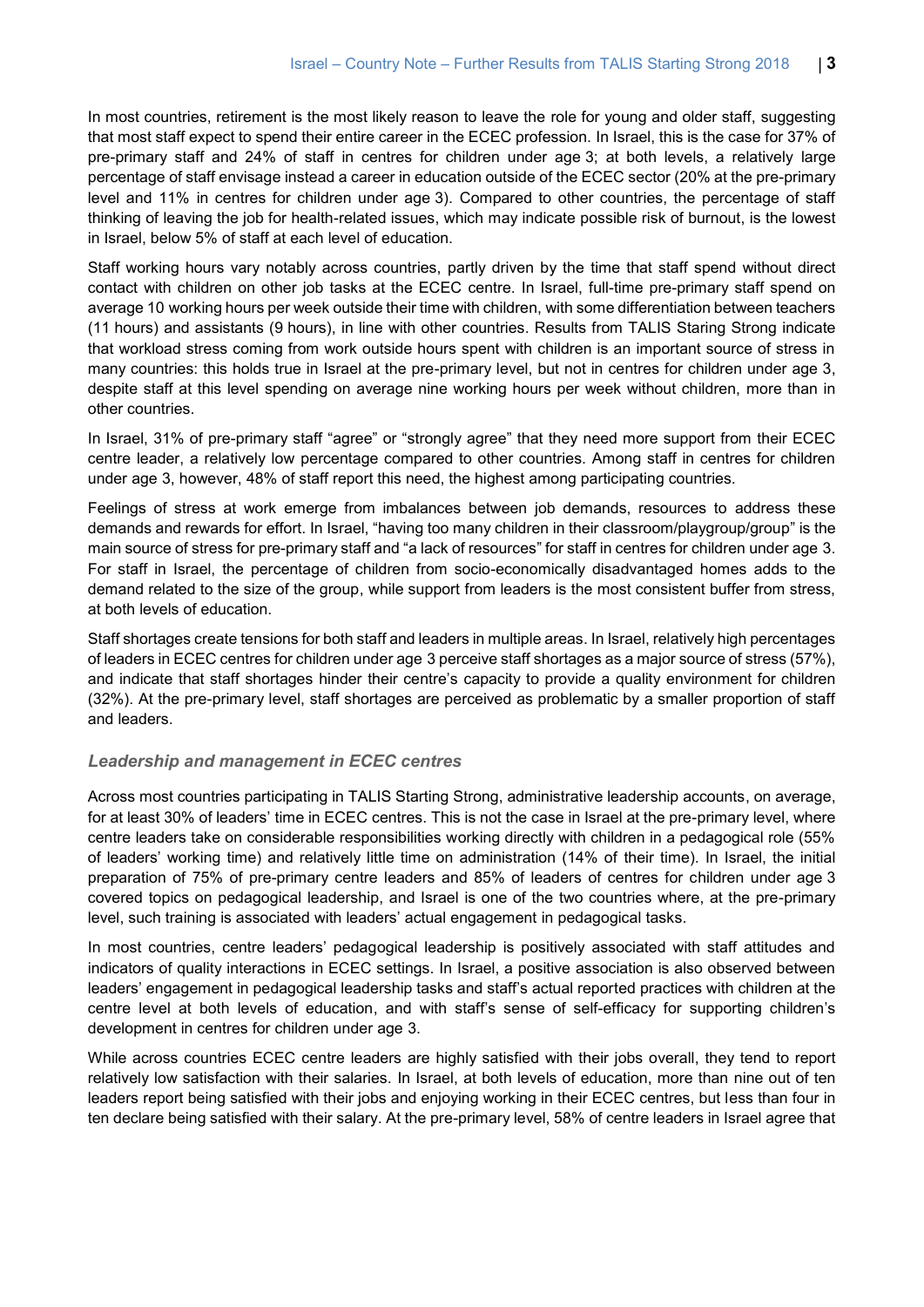they are dissatisfied with the influence they have over choosing centre staff, the highest among participating countries.

Both centre leaders and staff reports suggest that, across countries, ECEC centres generally provide opportunities for staff to participate in decision making. This is particularly the case in Israel, where 95% of pre-primary staff and 93% of staff in centres for children under age 3 "agree" or "strongly agree" that their centre leader encourages all staff to have a say in important decisions. Compared to other countries, staff perceptions of the extent to which their centre leader encourages co-operation among staff to develop new ideas in their practices are also the most positive in Israel, being shared by 68% of pre-primary staff and 63% of staff in centres for children under age 3. Across countries, staff who perceive more opportunities for participating in centre decisions tend to engage more frequently in professional collaborative practices and to report higher levels of job satisfaction.

## *Equity*

In most countries participating in TALIS Starting Strong, staff training profiles respond to the socio-economic and cultural/linguistic composition of the populations of children in the ECEC settings. In Israel, the share of staff trained for working with a diversity of children in both their pre-service and recent in-service training is 12 percentage points greater in ECEC centres where more than 10% of children come from socio-economically disadvantaged homes than in centres with more advantaged children, both at the pre-primary level (40% versus 28%) and in centres for children under age 3 (30% versus 18%).

Across countries, differences between centres in terms of the composition of children or availability of resources are associated only to a limited extent with staff working conditions and well-being. In Israel, compared to staff working in less diverse centres, pre-primary staff in centres with a larger share of children from socio-economically disadvantaged homes spend a smaller percentage of their time working with children and report needing more support from leaders and being more stressed by a lack of resources. In centres for children under age 3, staff report a need for more support from leaders in centres with more limited resources.

In Israel, staff in centres for children under age 3 with a higher share of children from socio-economically disadvantaged homes are more likely to "strongly agree" that their centre leader ensures that staff feel responsible for the children's development, well-being and learning. However, leaders of both pre-primary centres and centres for children under age 3 report lower informal communication with parents when their centres have lower levels of human resources.

## **Policy pointers for Israel<sup>1</sup>**

 $\overline{a}$ 

- Adopt high standards for ECEC initial preparation programmes for all staff, and build on their comprehensive curricula to design in-service training activities that enable targeted skills upgrading.
- Strengthen support for participation in professional development for staff in all roles, building on relatively mature centre-embedded models of training, and expand opportunities for informal learning.
- Ensure that staff benefit from a balanced set of working conditions and that unfavourable working conditions do not accumulate on some ECEC staff.
- Support centre leaders in fulfilling their multiple functions, by providing them with the necessary resources and quality working conditions, as well as support from staff.
- Target enhancements in working conditions for staff in ECEC centres who serve more vulnerable and diverse populations of children.

<sup>1</sup> Policy pointers apply to both pre-primary centres and centres for children under age 3.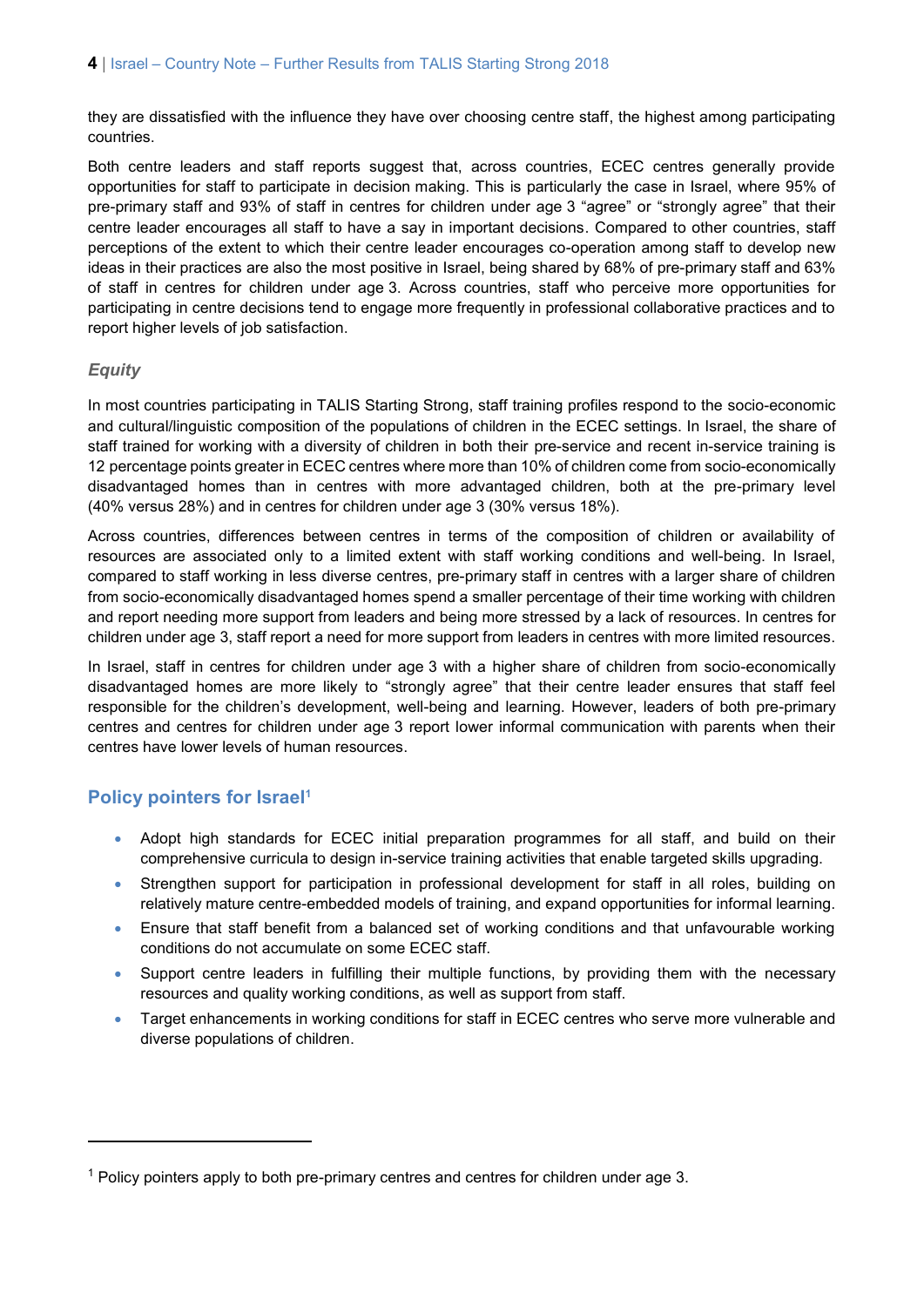# **How does Israel compare?**

| Indicators, pre-primary education (ISCED 02):                                                                                                                                                     | <b>Bottom</b>               |             |                 |             | Top                |
|---------------------------------------------------------------------------------------------------------------------------------------------------------------------------------------------------|-----------------------------|-------------|-----------------|-------------|--------------------|
| Staff education, training and skills development                                                                                                                                                  |                             |             |                 |             |                    |
| Staff whose initial preparation programme included a practical<br>module among those trained specifically to work with children                                                                   | Chile: 45%                  |             | Israel: 74%     |             | Japan: 92%         |
| Average number of thematic areas (out of 9) covered by staff in<br>in-service training in the last 12 months                                                                                      | Germany,* Iceland, Turkey:3 |             |                 | Israel: 5   | Japan, Korea: 6    |
| Staff providing feedback to other staff about their practice on a<br>weekly or daily basis                                                                                                        | Japan: 27%                  |             | Israel: 46%     |             | Norway: 70%        |
| Staff trained for working with a diversity of children as part of both<br>pre-service and in-service training                                                                                     | Germany:* 34%               | Israel: 49% |                 |             | Japan: 71%         |
| Staff working conditions and well-being                                                                                                                                                           |                             |             |                 |             |                    |
| Staff who "agree" or "strongly agree" that "I am satisfied with the<br>salary I receive for my work"                                                                                              | Tceland: 10%                |             |                 | Israel: 33% | Turkey: 39%        |
| Average number of weekly hours worked without children spent on<br>tasks related to the job at the ECEC centre                                                                                    | Korea: 18                   |             | Israel: 10      |             | Iceland: 7         |
| Staff who "agree" or "strongly agree" that "I need more support from<br>my ECEC centre leader"                                                                                                    | Korea: 72%                  |             |                 | Israel: 31% | Iceland: 25%       |
| Staff reporting that "having too many children in their<br>classroom/playgroup/group" is "a lot" a source of stress                                                                               | Iceland: 39%                | Israel: 34% |                 |             | Japan: 9%          |
| Leadership and management in ECEC centres                                                                                                                                                         |                             |             |                 |             |                    |
| Centre leaders who "agree" or "strongly agree" that they are<br>dissatisfied with the influence they have over choosing centre staff                                                              | Israel: 58%                 |             |                 |             | Japan, Norway: 14% |
| Staff who "agree" or "strongly agree" that their centre leader<br>encourages co-operation among staff to develop new ideas                                                                        | Chile: 84%                  |             |                 |             | Israel: 96%        |
| Staff who "agree" or "strongly agree" that their centre leader<br>encourages all staff to have a say in important decisions                                                                       | Japan: 73%                  |             |                 |             | Israel: 95%        |
| Centre leaders whose pre-service education or training included<br>pedagogical leadership                                                                                                         | Germany:* 35%               |             | Israel: 75%     |             | Norway: 96%        |
| <b>Equity</b>                                                                                                                                                                                     |                             |             |                 |             |                    |
| Staff in ECEC centres with >10% of children from socio-economically<br>disadvantaged homes trained for working with a diversity of children<br>in both pre-service and recent in-service training | Turkey: 26%                 |             |                 | Israel: 40% | Norway: 48%        |
| Gap in % of staff who feel stressed by a lack of resources, between<br>ECEC centres with a high minus low shortages of material resources<br>(percentage points)                                  | Germany:* 30 p.p.           |             | Israel: 14 p.p. |             | Turkey: 0 p.p.     |
| Leaders in ECEC centres with >10% of children from socio-<br>disadvantaged<br>informal<br>economically<br>homes<br>reporting<br>communication with parents/guardians on a weekly or daily basis   | Korea: 32%                  | Israel: 48% |                 |             | Iceland: 1009      |

\* Estimates for sub-groups and estimated differences between sub-groups in the TALIS Starting Strong 2018 data need to be interpreted with care. Source: *OECD (2019), TALIS Starting Strong 2018 Database*.